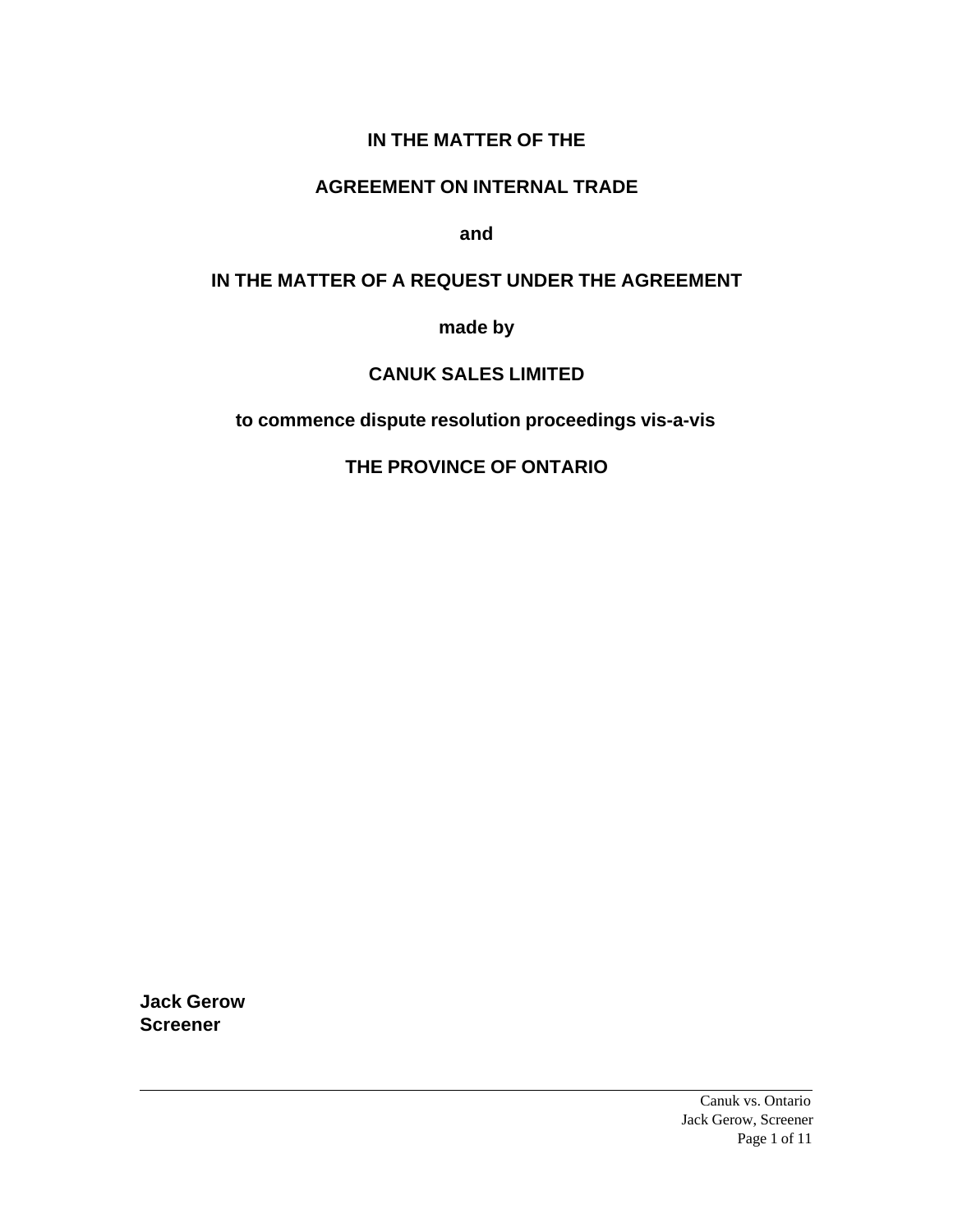**Dated this 26th day of November 1999**

Canuk vs. Ontario Jack Gerow, Screener Page 2 of 11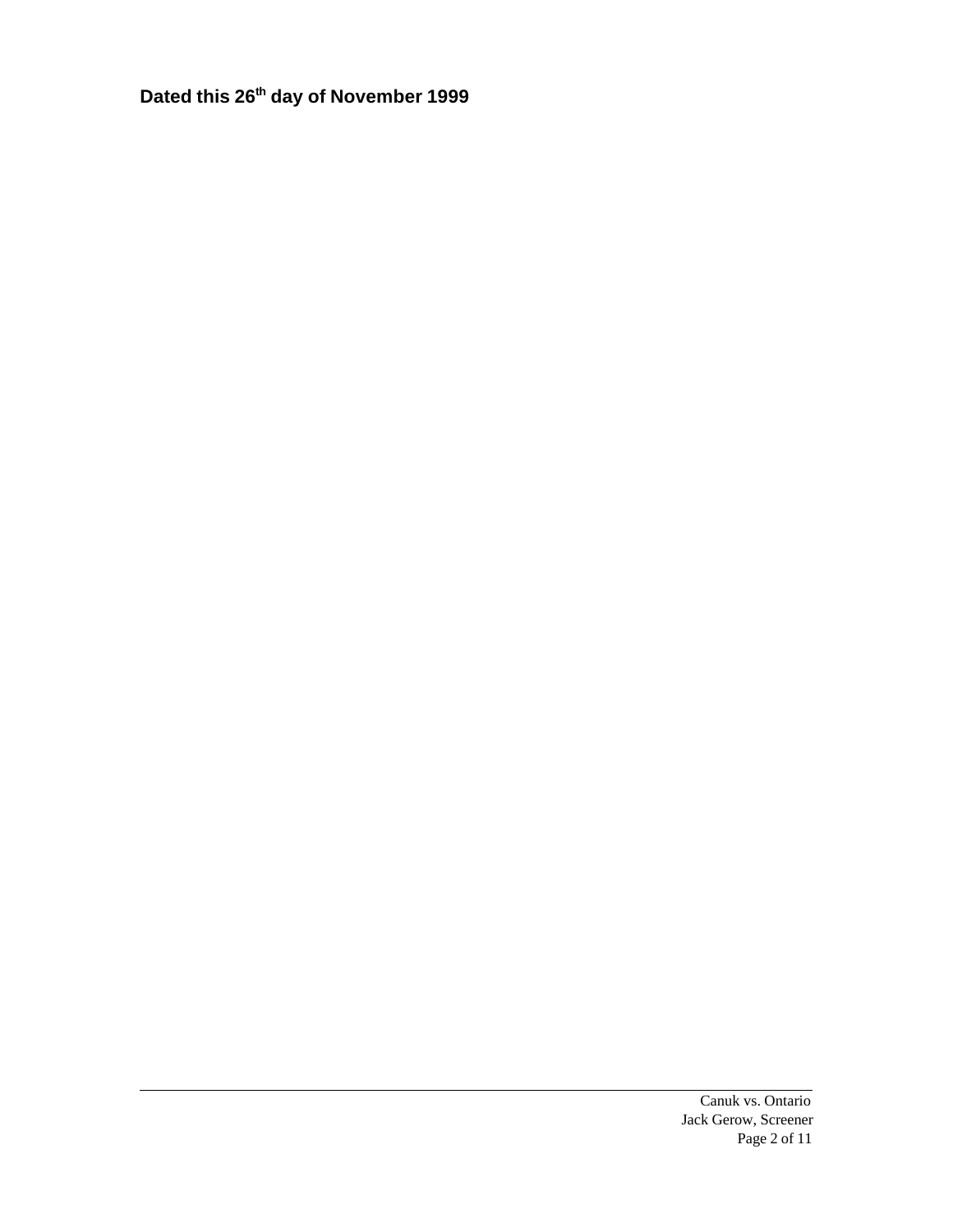This is an intervention under the *Agreement on Internal Trade* ("AIT").

The parties in this matter are Canuk Sales Limited and the Province of Ontario.

The AIT is an agreement between Canada, the Provinces and Territories. They

executed it on July 18, 1994. The objective of the AIT is *to reduce and eliminate,*

*to the extent possible, barriers to the free movement of persons, goods,*

*services and investments within Canada and to establish an open, efficient*

*and stable domestic market* . The parties to the AIT agreed and recognized that

*enhancing trade and mobility within Canada would contribute to the*

*attainment of this goal.* The Internal Trade Secretariat was formed to support

and administer the AIT. It describes the AIT as follows.

... *an intergovernmental agreement signed by the First Ministers of Canada. It came into force in 1995 to increase the profile of internal trade by addressing obstacles such as labour mobility and discriminatory procurement practices that are faced by Canadian companies. It was a broadened trade focus, brought about by freer international trade and recent advancements to transportation and telecommunication systems, that brought these inconsistencies into perspective as trade barriers.*

*The establishment of the AIT marks a significant achievement in helping to remove the existing interprovincial trade barriers, prevent the erection of new barriers and harmonise interprovincial standards. These actions reduce extra costs to Canadian businesses by making the process of internal trade more efficient, increasing market access for Canadian companies and facilitating work mobility for tradespeople and professionals. Companies are taking advantage of the open trade environment provided by the AIT which allows them to be more competitive nationally, and globally.* 

*The AIT is grounded on six general rules, established to prevent*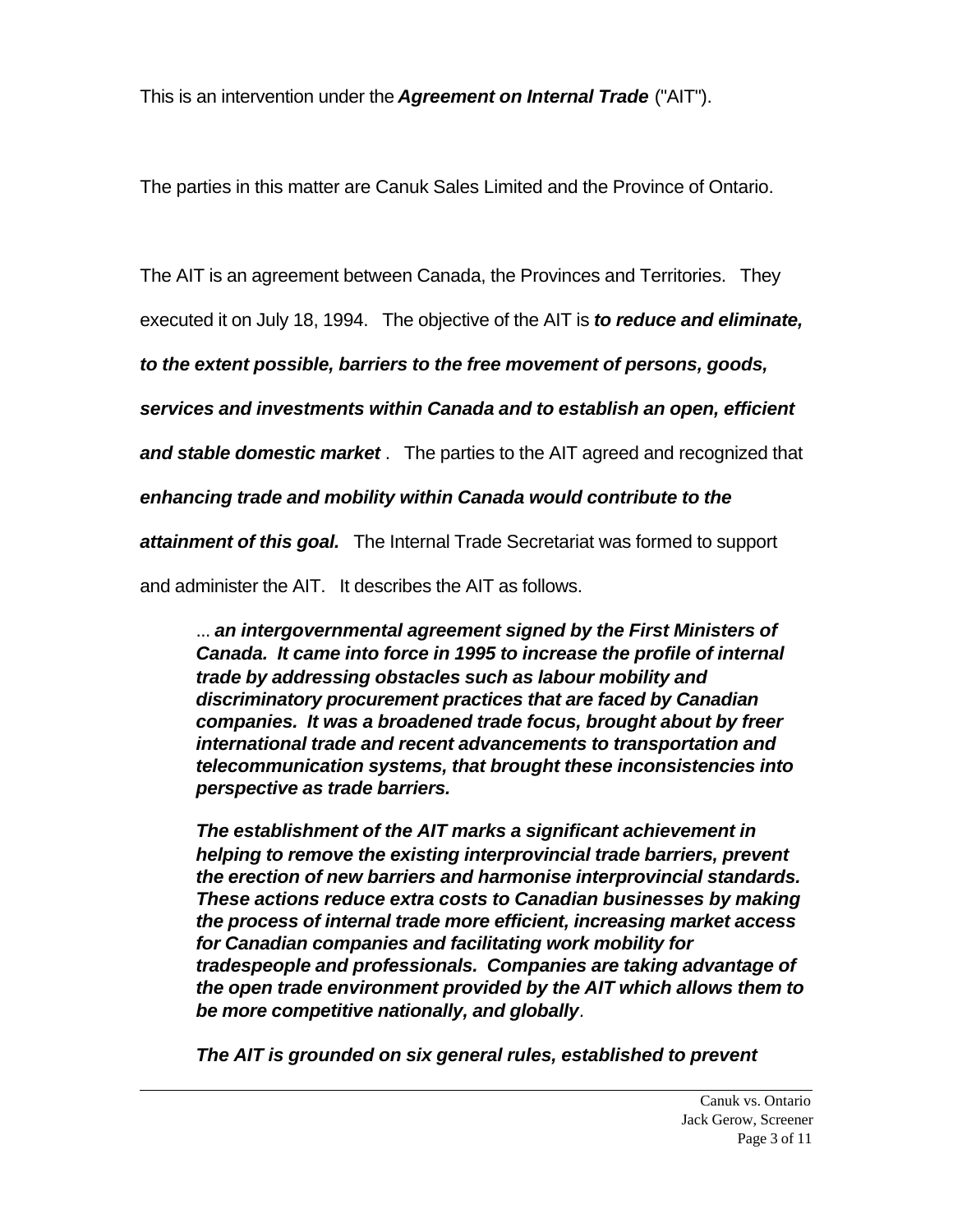### *governments from erecting new trade barriers and to reduce existing barriers.*

The six general rules cover the following concepts: no discrimination; right of entry and exit; no obstacles, legitimate objectives, reconciliation and transparency.

Canuk Sales Limited, on October 26, 1999, initiated a request under Chapter Seventeen (Dispute Resolution Procedures) for a Person-To-Government intervention. In effect, Canuk Sales Limited argued that the Province of Ontario is in breach of the AIT general rules including the right of entry and exit to Ontario markets and presence of improper obstacles in Ontario. More specifically, Canuk Sales Limited asserts that the Province of Ontario's *Edible Oil Products Act* (the "Act") is measure in breach of the AIT. Such breach leads Canuk Sales Limited to challenge this Act pursuant to Chapter Seventeen of the AIT. The AIT at Chapter Seventeen provides as follows:

- *1. Each Party shall, before the date of entry into force of this Agreement, appoint an individual (the "screener') to review requests mode under Article 1712(1) or (2). The screener shall be independent of government and capable of making an independent decision on the merits of the request. Notice of the appointment shall be delivered to the other Parties and the Secretariat.*
- *2. Each Party shall establish the process to be used by its screener for the review of requests.*
- *3. Where notice is provided under Article 1712(3), the screener of the Party that delivered notice to a person under Article1711(4) or (5) or Article 513(5) or (6) (Bid Protest Procedures - Provinces) shall, within 30 days after the date of its delivery,*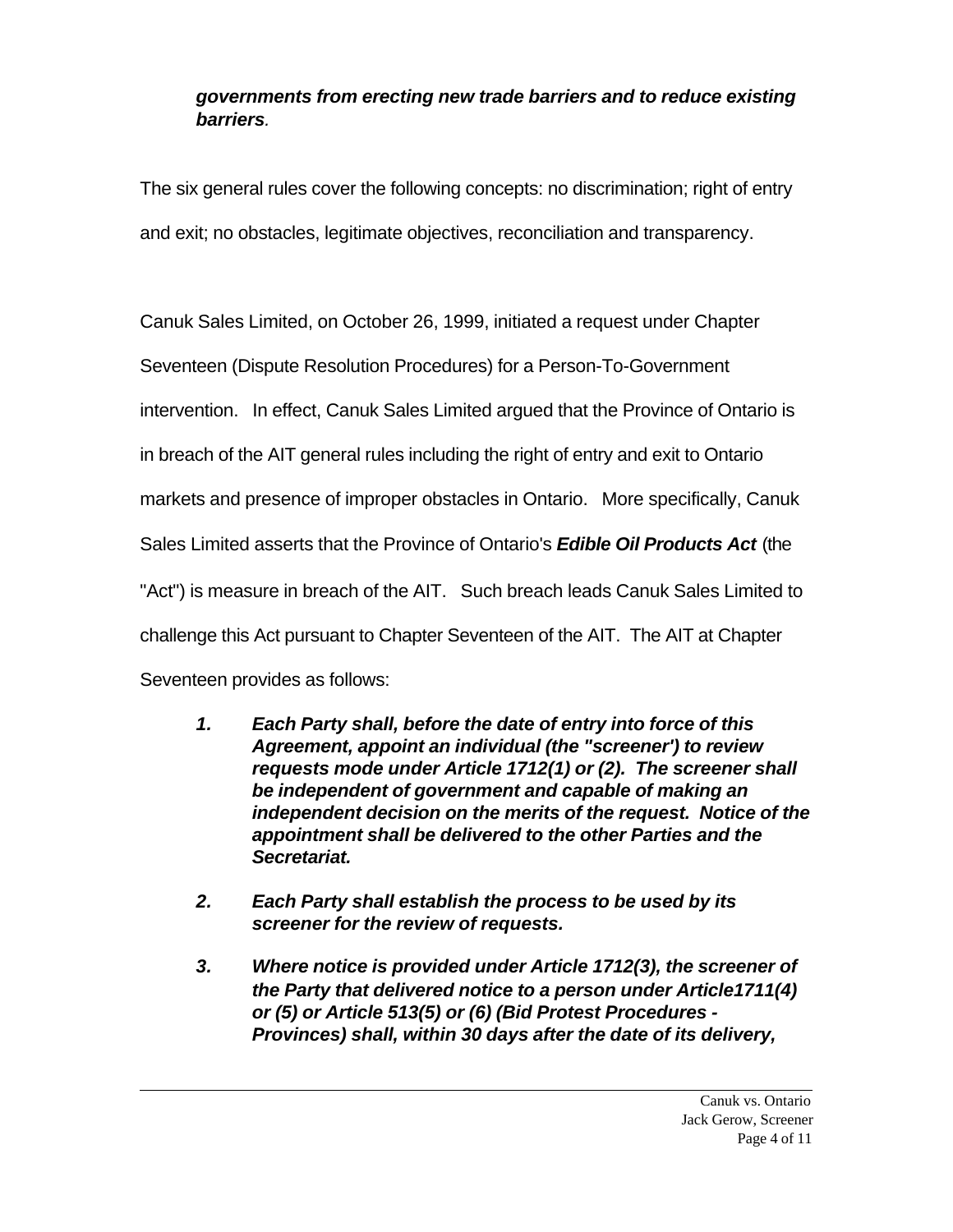*review the request to determine whether the person should be permitted to commence dispute resolution proceedings.*

- *4. In deciding whether the person should be permitted to commence dispute resolution proceedings, the screener shall take into account the following:*
	- *a) whether the complaint is frivolous or vexatious;*
	- *b) whether the complaint has been instituted merely to harass the Party complained against; and*
	- *c) whether there is a reasonable case of injury or denial of benefit to the person or, in the case of a trade union, injury or denial of benefit to its members.*
- *5. Where a dispute resolution proceeding is commenced under Article 1712(1)(a), the screener shall also determine the chapter of Part IV under which the person shall proceed.*
- *6. On determination of the applicable chapter, the person and the Party complained against shall attempt to resolve the matter using the dispute avoidance and resolution process provided in that chapter. This paragraph does not apply in cases where the person has already exhausted such process.*
- *7. The screener shall decide whether to accept or reject the person's request within 30 days after the date of delivery of the request. If the screener rejects the person's request, the screener shall, within that 30 day period, provide written notice to the person of the screener's decision, including the reasons for the decision. If the screener determines that the person may proceed, the screener shall, within that 30 day period, provide written notice, including the reasons, to the person, the Party that refused to initiate proceedings or request a Panel, the Party complained against and the Secretariat. Failure to provide such notice to the person within the 30 day period is deemed to be an approval.*
- *8. If the screener determines under paragraph 7 that the person may proceed, then the person and the Party complained against may agree to proceed directly under Article 1715 or 1716.*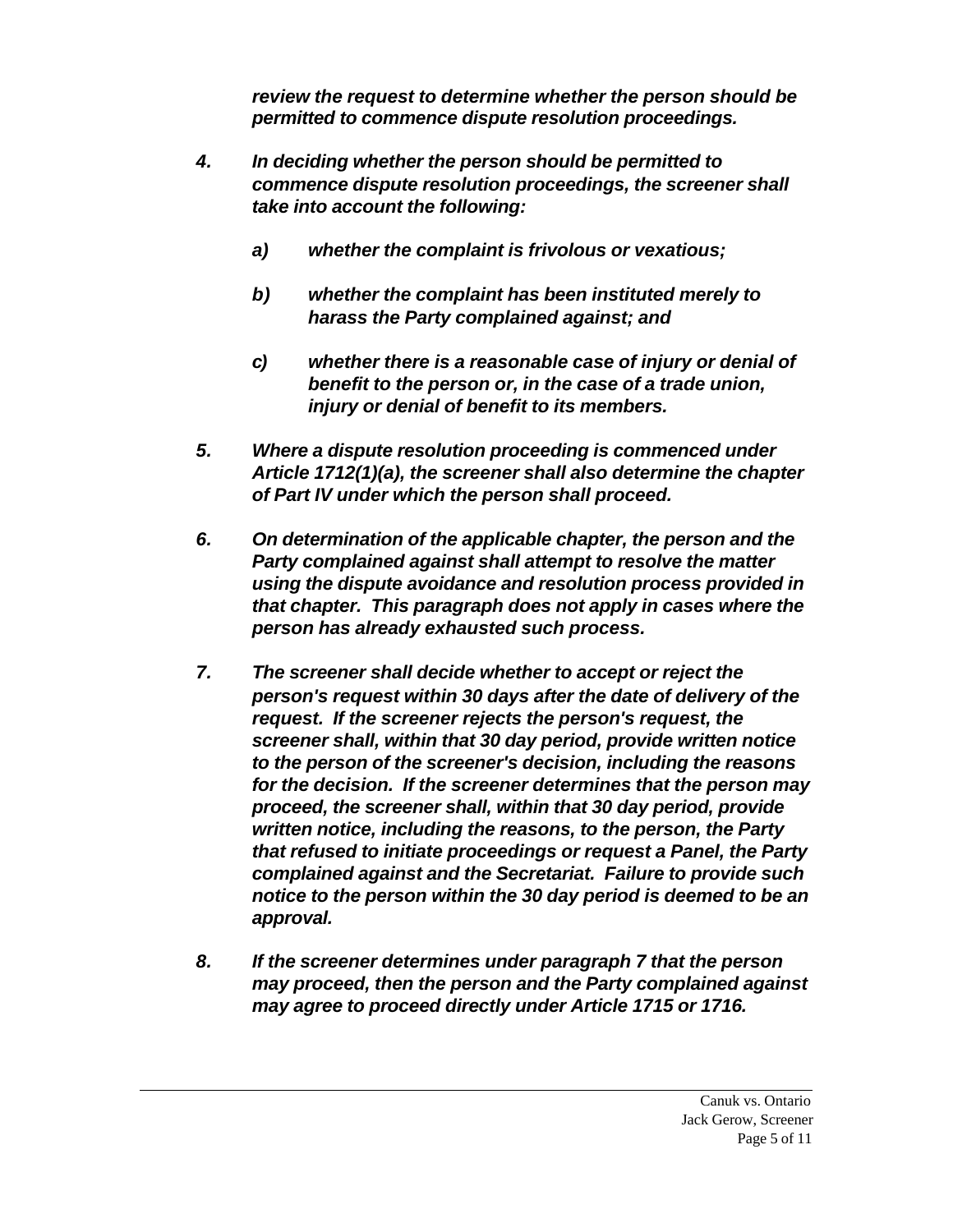Canuk Sales Limited, in its submission to this intervention, relies upon Article 402

and 403 of the AIT. Chapter Four (General Rules) reads, in part, as follows:

## *Article 402: Right of Entry and Exit*

*Subject to Article 404, no Party shall adopt or maintain any measure that restricts or prevents the movement of persons, goods, services or investments across provincial boundaries.*

## *Article 403: No Obstacles*

*Subject to Article 404, each Party shall ensure that any measure it adopts or maintains does not operate to create an obstacle to internal trade.*

Articles 402 and 403 must be read in conjunction with Article 404. It provides as

follows:

# *Article 404: Legitimate Objectives*

*Where it is established that a measure is inconsistent with Article 401, 402 or 403, that measure is still permissible under this Agreement where it can be demonstrated that:*

- *(a) the purpose of the measure is to achieve a legitimate objective;*
- *(b) the measure does not operate to impair unduly the access of persons, goods, services or investments of a Party that meet that legitimate objective;*
- *(c) the measure is not more trade restrictive than necessary to achieve that legitimate objective; and*
- *(d) the measure does not create a disguised restriction on trade.*

Canuk Sales Limited sold, in Ontario, products under the label *Semblance.* Such

products fall within the definition of *imitation dairy products* and are regulated at

the Provincial level, not the Federal level. In consequence, national standards have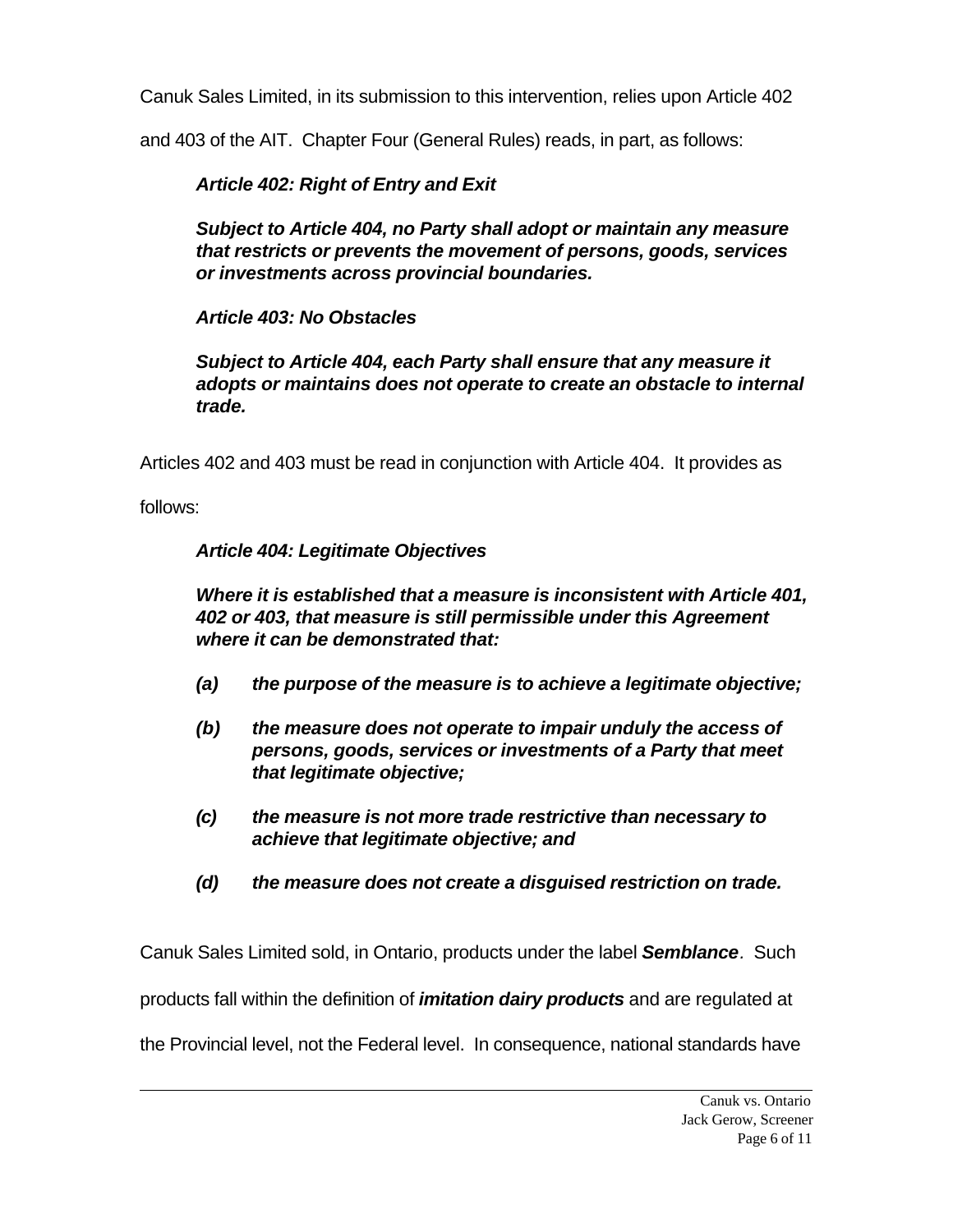not been developed at this time regarding the regulation of imitation dairy products.

**Semblance** was removed from Ontario retail grocery stores because it was in violation of the Province of Ontario's *Edible Oil Products Act (E0PA)*. Under the *EOPA* at Article 3.3.(1) *no person shall manufacture or sell an edible oil product, other than oleomargarine, manufactured by any process by which fat of oil other than that of milk has been added to or mixed or blended with a dairy product in such manner that the resultant edible oil product is an imitation of or resembles a dairy product.*

The Province of Ontario concluded that *Semblance* is *an imitation of or resembles a dairy product* under the *EOPA* and accordingly cannot be sold in the Province of Ontario. Canuk Sales Limited maintains that such prohibition is a breach of the AIT at Articles 402 and 403 as presented above.

On October 26, 1999, Canuk Sales Limited initiated an application for an intervention under Article 1712 of the AIT. Article 1712 provides as follows:

- *1. A person of a Party may commence dispute resolution proceedings in respect of all matters, other than those covered by Chapter Five (Procurement), where the person has received:*
	- *a) notice under Article 1711(4) that a Party will not initiate dispute resolution proceedings on the person's behalf; or*
	- *b) notice under Article 1711(5) that a Party will not request the establishment of a panel.*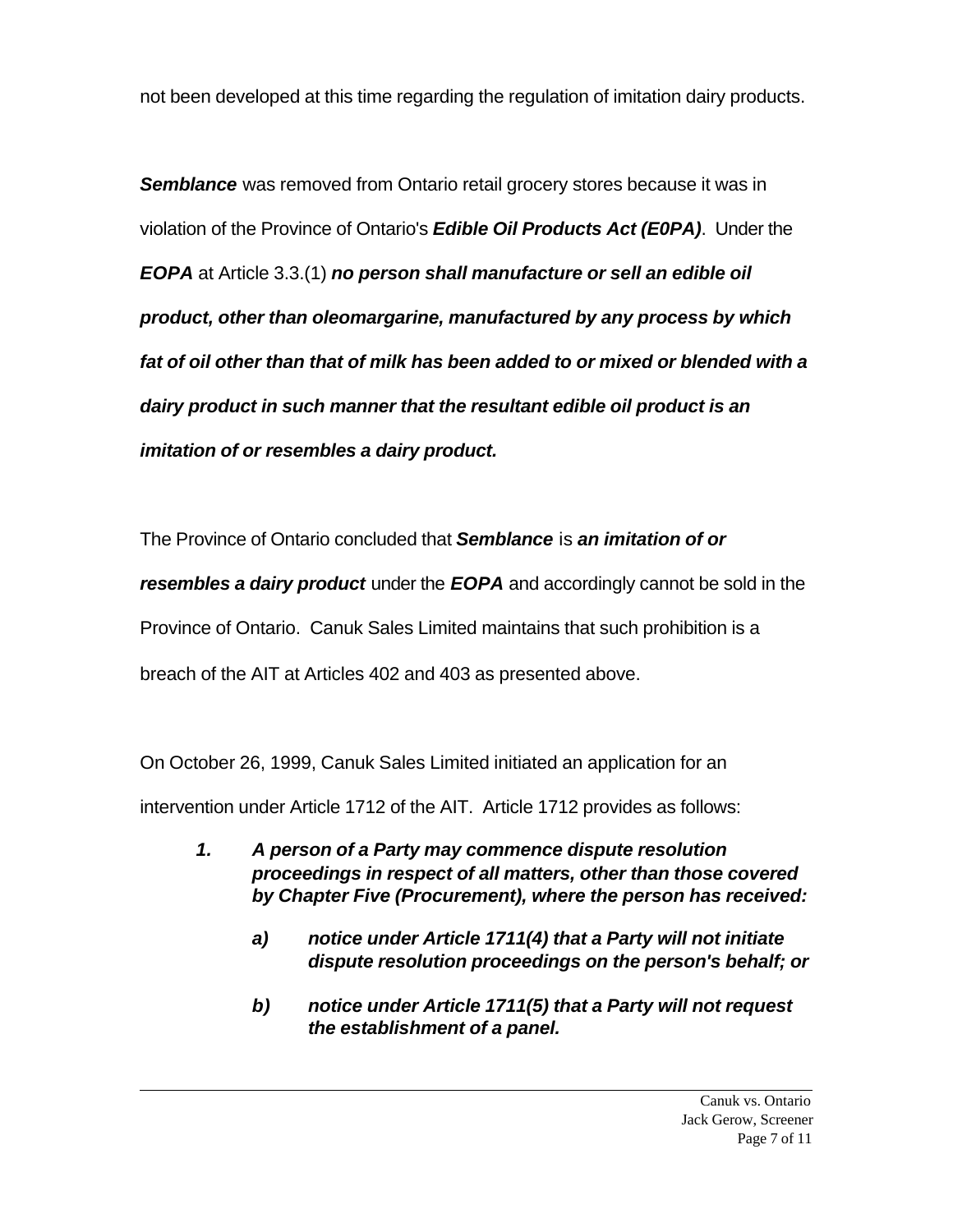- *2. A person of a Party may commence dispute resolution proceedings in respect of matters covered by Chapter Five (Procurement) where the person has received:*
	- *a) notice under Article 513(5) (Bid Protest Procedures Provinces) that a contact point will not initiate dispute resolution proceedings on the person's behalf; or*
	- *b) notice under Article 513(6) (Bid Protest Procedures Provinces) that the Party in whose territory the person is located will not request the establishment of a panel.*
- *3. The person requesting the commencement of dispute resolution proceedings shall provide written notice to the Party that refused to initiate proceedings or request a panel, to the Party complained against and to the Secretariat.*
- *4. A person may not commence proceedings under this Article if the person has failed to:*
	- *a) request a Party to initiate dispute resolution proceedings under Article 1711(1);*
	- *b) request a contact point to initiate dispute resolution proceedings under Article 513(5) (Bid Protest Procedures - Province); or*
	- *c) commence any applicable dispute avoidance and resolution process listed in Annex 1701.4 that may be invoked by the person;*

*within two years after the date on which the person acquired, or should have acquired, knowledge of the alleged inconsistent measure and knowledge that the person incurred loss or damage or suffered a denial of benefit.*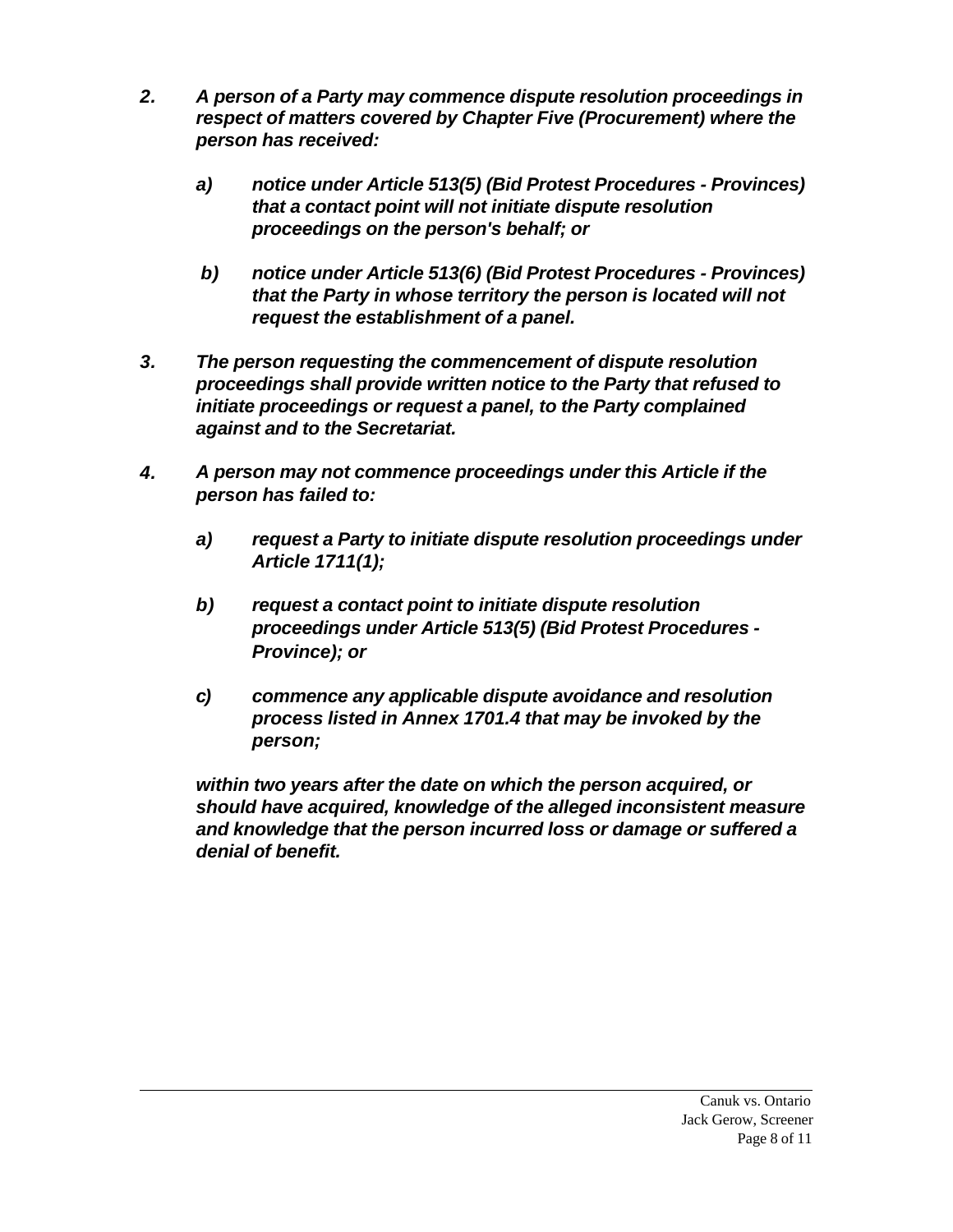In response to the application of Canuk Sales Limited, the Province of Ontario submits as follows:

*With regard to the indicia to be considered by the Screener as set out under Article 1713.4 of the AIT, Ontario submits the following:*

- *1. It is Ontario's position to the appropriate resolution of this issue rests in the development of a national consensus for regulating dairy product imitations and blends. A uniform, national regulatory framework will allow for the withdrawal of existing provincial legislation, including the Edible Oil Products Act. Ontario is actively steering such a process. It is a process which take time.*
- *2. Far from ignoring AIT obligations, Ontario has a work plan in place which contemplates of the resolution of Mr. Whetstone's complaint within 12months. Ontario is currently engaged in consultations with a both industry and provincial/federal governments to implement this work plan.*
- *3. Ontario risks scuttling the aforementioned national initiative if it were to act unilaterally, as the disputant requests. It is only through a national regulatory framework that a remedy might be arrived at which addresses the consistent treatment of the disputant's product nationwide, not merely its trade flow between British Columbia and Ontario. National treatment is key principal of the AIT.*

Based upon the material and submissions before me, I have decided that Canuk

Sales Limited should *not* be permitted to commence dispute resolution proceedings under the AIT. In making my decision, I have taken into account whether the complaint is frivolous or vexatious; whether the complaint has been instituted merely to harass the Party complained against; and whether there is a reasonable case of injury or denial of benefit to the person or, in the case of a trade union, injury or denial of benefit to its members. To be more specific, I find that the application of Canuk Sales Limited is *vexatious* in the sense that such